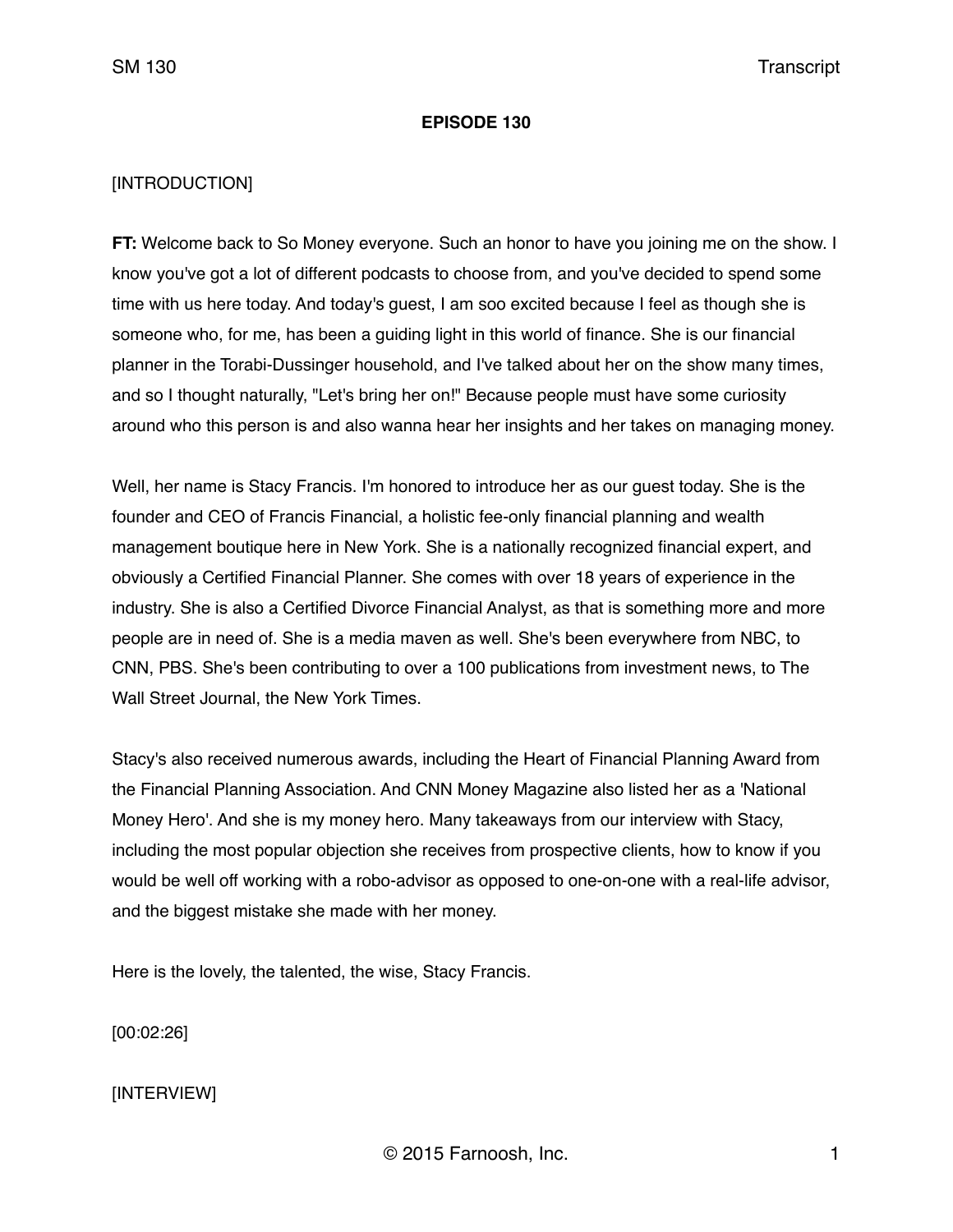**FT:** Stacy Francis, welcome to the show. Wonderful to have you.

[00:02:33]

**SF:** It's great to be here Farnoosh. Thank you so much for having me.

[00:02:37]

**FT:** Well thank you for managing my money so well, Stacy. You know, for listeners, I know that they're very curious about this whole financial planning world. How it works to work with a financial planner, the different types of planners that are out there. You know, do I work with a fee-only planner? Or you know, someone at a brokerage house? And you know, the answer is: there's someone for everyone out there. You just have to kind of do your homework and do your interviews, and really test this person based on not just what they know, but also the personality, you know. Do you like this person? And if you don't, maybe that's a good sign to move elsewhere. How do you educate people on this particular topic. I'm sure you get this asked a lot, "How do I know when I'm ready to work with a planner? And then what do I do from there? What's the first step?"

[00:03:27]

**SF:** Great question. You're ready to work with a planner when you find that all the resources that you can find on the web - you've read the books, you've read the articles in different places and you find yourself still having a lot of questions. In particular, Farnoosh, questions such as, "Well what does this really mean for me?" And if you're one of those people where you're not getting the answers to all of those important questions that you have about your finances, you definitely could be ready to work with a planner.

[00:04:05]

**FT:** What's the biggest objection you hear or have experiences from clients or perspective clients, like, who think that they don't need to work with a planner. That they have this, they have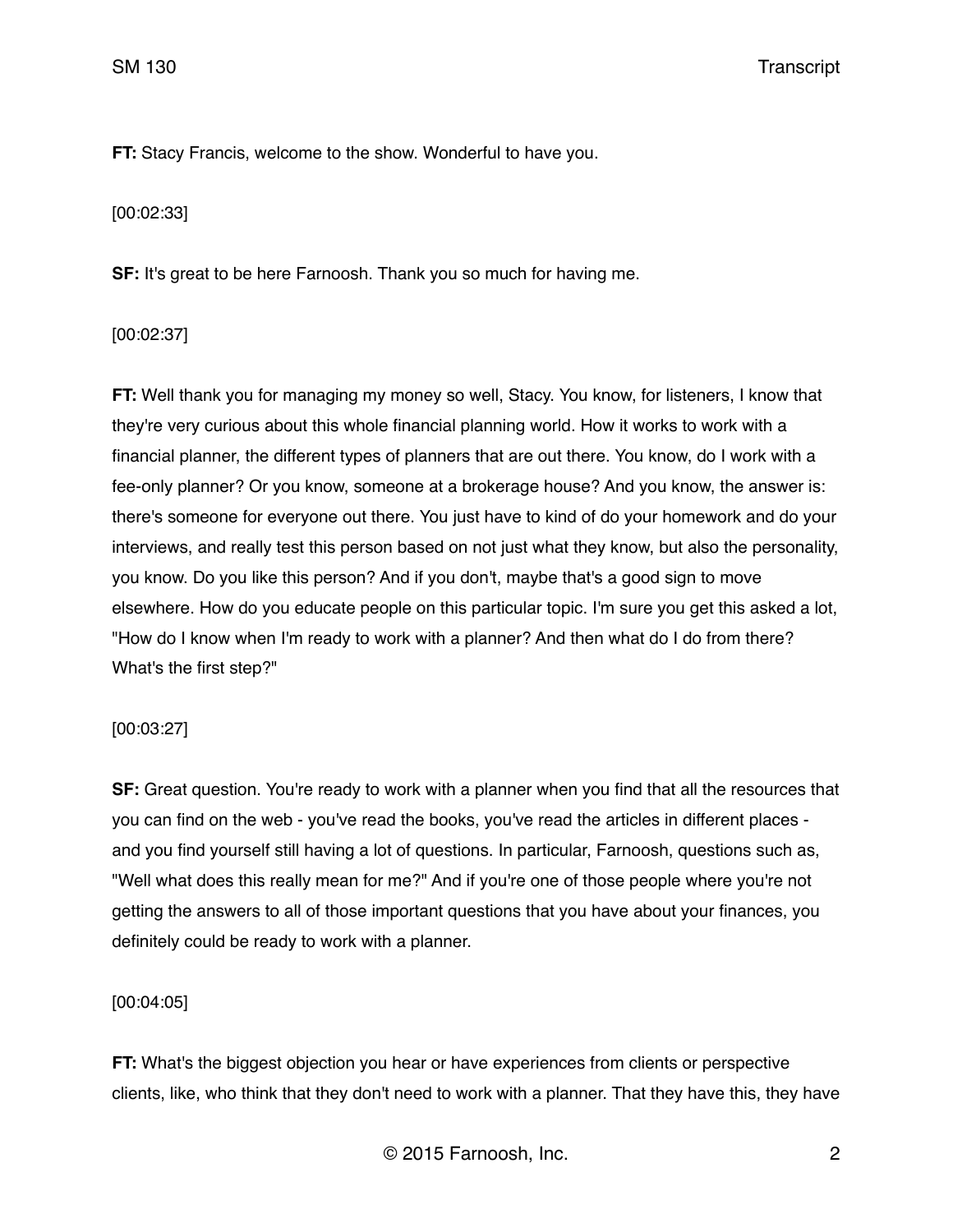some kind of story about what it means to work with a planner. They don't like it, and they don't wanna work with a planner. What do you think is the biggest objection?

# [00:04:23]

**SF:** You know, the biggest objection that I see is that, "I don't have enough money". A lot of people feel like you need to be a millionaire before you work with a planner. Well, what I have to say is that there are all different types of planners that work with all different types of people in their lives, and it could be that even if you're not that millionaire yet, you need a planner to help you get on track, to set your goals, and to start to achieve them, to become that millionaire that you maybe want to be. Whatever that goal might be.

## [00:04:53]

**FT:** And people have actually asked me, "How do I know how my planner gets compensated?" And I just say, "Well ask!" That should be part of the interview, right?

# [00:05:02]

**SF:** [Chuckles] Exactly. It needs to be part of the interview. I mean, can you imagine, you know, any other service that we use, not knowing how much we're gonna pay. Like, think about when you go shopping, before you buy something you look at the price tag right? Can you imagine going into J.Crew or Anne Taylor, or you know, Brooks Brothers and you know going to the counter not knowing what you're gonna pay. Well, it's the same thing with a financial planner. You need to ask, "How do you get paid?" And what's important is understanding what's the difference between fee-only, fee-based, commission - these are all different ways to get paid. And if you're not understanding how they get paid as they describe it to you, it's not your problem, it's not your fault. It's because they're not explaining it clearly enough for you.

# [00:05:52]

**FT:** We're in a world now where people can get financial advice 'virtually' anywhere, whether it's good or bad that's up for debate. But then we also have companies that are creating online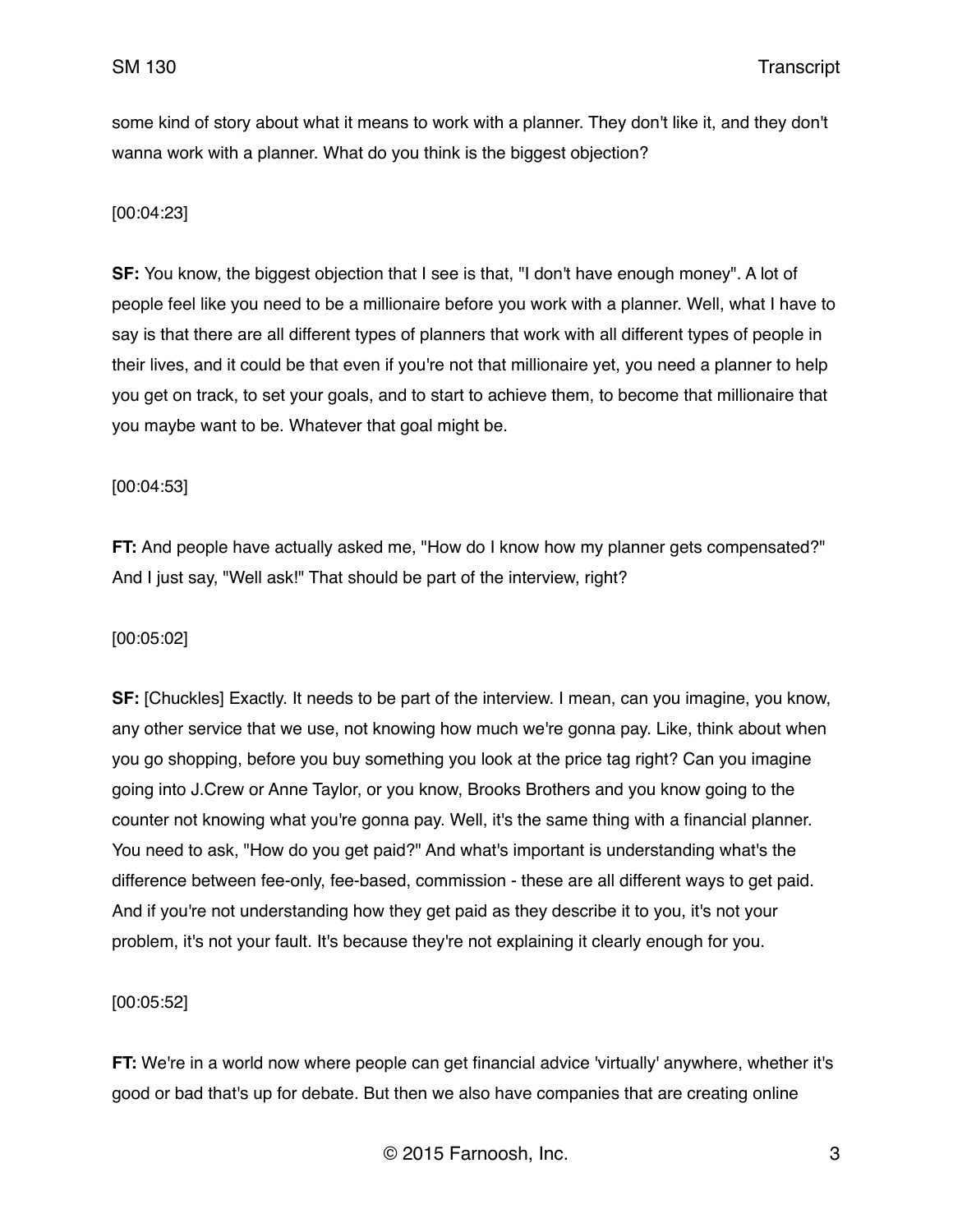services where you can for, let's say \$179, \$250 a year get access to a planner who will, you know, maybe work with you a couple hours a month or one our a month. They're kind of coined these 'robo-advisors'. Much of the information that's given to you is just given to you on the Internet. It's virtual, there's no one-on-one, but then if you wanna consult with someone that is available for an extra cost. Whats your take on that? Because it seems like a lot of the industry is transitioning towards this like faster, democratized way to get financial planning.

## [00:06:36]

**SF:** It's interesting. I mean, robo-advisors is quite new and the way that a lot of people look at robo-advisors is how they originally looked at TurboTax years ago. So when TurboTax first hit the market, many accountants were worried that they would be out of business, that everybody would be using TurboTax. Well what it's turned out to be - and this is I think also what's going to be the case with robo-advisors - is that robo-advisors is gonna be perfect for a certain group of people, but not everyone. They're going to be perfect for the person who wants to be more involved with their finances, or someone who is more of a do-it-yourselfer. They also are for the person who might have a very, very, very simple situation. Which is not everybody. So if you're a person where you have a very, very simple straightforward situation and you also are more of a do-it-yourselfer, you enjoy being part of this process of looking at your overall finances and being part of it, then robo-advisors might be best for you.

#### [00:07:48]

**FT:** Yes. Well I wanna talk more about what you do, which is not robo-advising. You are very, you keep very close contact with your clients. We, my husband and I meet with you at least quarterly. Why did you want to become a financial advisor in this capacity? You know, a boutique wealth management firm as opposed to working at one of many financial advisors, at a house. Why did you transition to do this kind of work and the way that you do it?

#### [00:08:14]

**SF:** Good question. You know, when I started this, the firm - and it was about 12 years ago - I really wanted to be working at a place where I could go home and feel like I changed someone's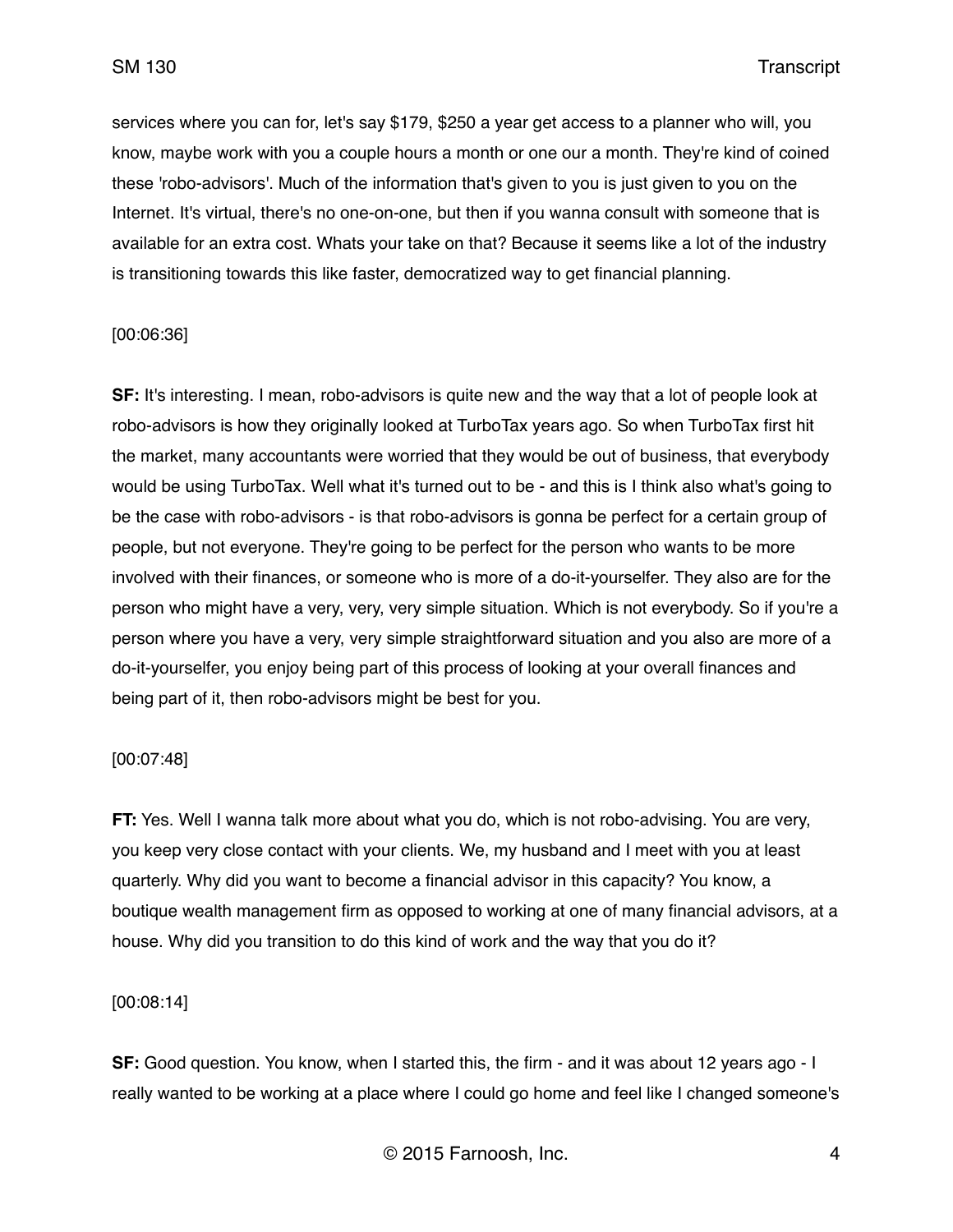life. I knew that whatever profession I went in, I needed to feel like I was making a huge difference in someone's life. And so when I joined a bigger firm, and I realized that you know what? The difference that I wanted to make, it just wasn't gonna be possible. And with that, did something that, you know, I look back and I still am amazed at the courage I had. You know, I started my own firm. I started my own firm when I was 27. And it has been an amazing process. And the fact that we've been able to really work with clients going through transition has been even more powerful because it's going through transition whether it's getting married, unfortunately some people getting divorced or losing a spouse, are times where there's so much stress. And being able to be there and giving them a helping hand, and giving them financial security is just unbelievably, unbelievably rewarding.

#### [00:09:38]

**FT:** And you know, there are so many different approaches to financial planning. What would you say is your, kind of, how you like to think is your approach that differentiates you from the world of planning out there?

#### [00:09:51]

**SF:** Good question. So wealth management is a word we see everywhere. And if you read the Internet you'll see it mentioned millions of times. Of the people who call themselves wealth managers, about 97% of financial advisors consider themselves wealth managers, and only about 6% really are. So what is a wealth manager? Well we have a special definition of wealth management. And wealth management for us equals investment consulting, which everybody does, right? Everybody will help you and advise you on your investments. But we also know that good wealth management includes both advanced planning - which I'll explain in a minute - as well as relationship management.

That advanced planning is really key and it's helping you with wealth transfer - transferring money to the heirs, the people you care about. Wealth protection - protecting your assets from being unjustly taken from you through a lawsuit or through taxes. Wealth enhancement - making sure the money you have grows and works as hard as you are. And then charitable giving -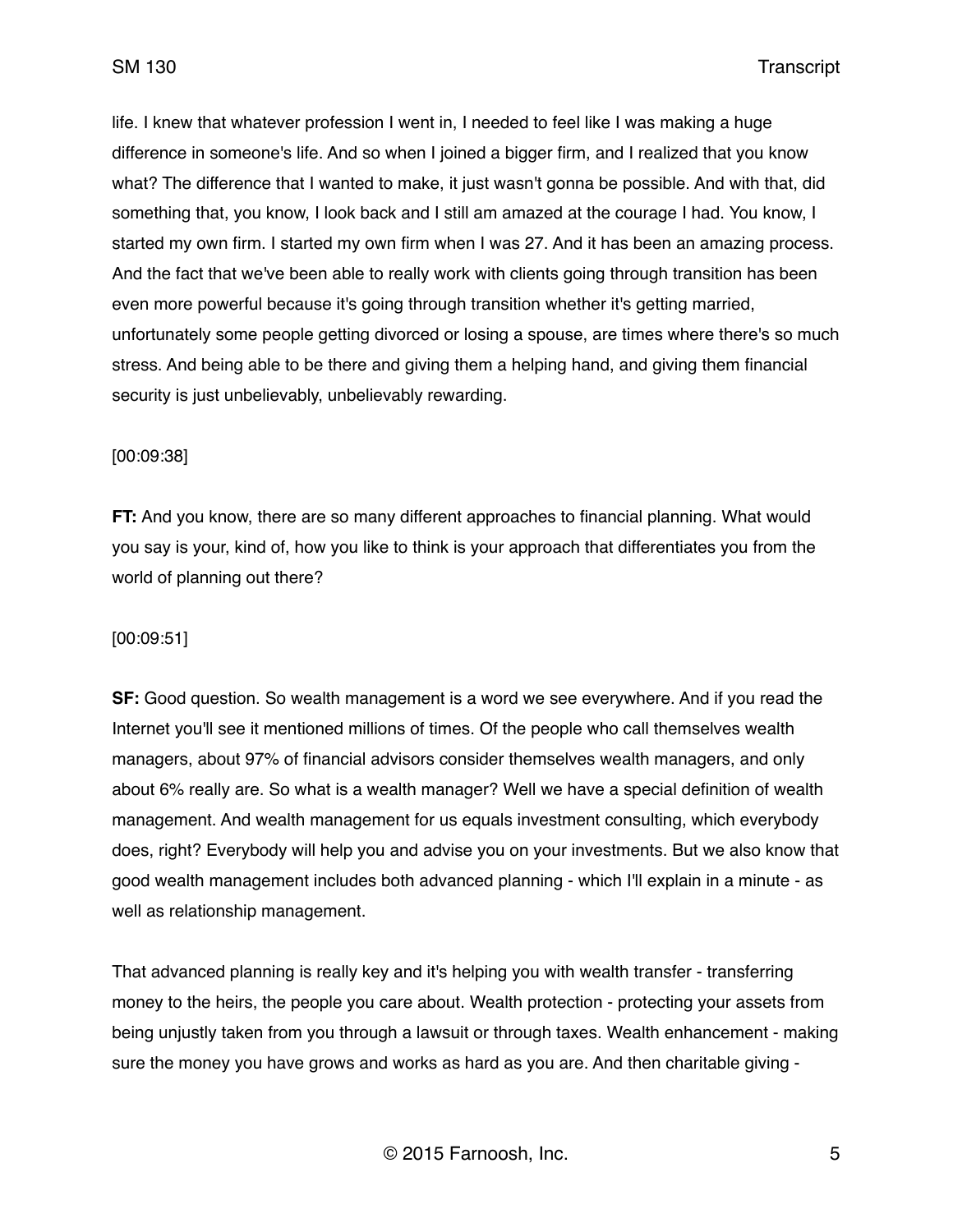many of our clients wanna be known for something. And even if they're giving on a small scale, they want it to make a big difference.

And then finally, the relationship management. You know, we wanna make sure that you are being taken care of in all the different areas. So that means working directly with your accountant, working directly with your estate planner. That's really important so that you get your entire life, financial life, protected and addressed.

#### [00:11:30]

**FT:** And, it's all under one roof. Or it can be if you work with the right people. I love that. And yeah, I hear from people too - another objection I hear is, "Well I just wanna make a return on my money. I don't need the full suite of services," but you kinda do. You know, people are shortsighted in that. They just kinda want to see that their portfolio is growing, and that is an important part of wealth management. But, like we came to you think like that was kinda gonna be the centrepiece of the support. Because as I had had meetings with other financial planners, that was what they were moving forward with. Like, "Hey look at our Excel spreadsheets of all these returns, and these pie charts". And I was like, "Okay, that's uh very sexy". But you made it very clear to us that we actually had holes in our insurance plan, we didn't have a wealth - we didn't have an estate plan, you know there were all these other aspects that really form the foundation of a healthy financial life. It's not just the return on your retirement portfolio. Although that's important too.

#### [00:12:30]

**SF:** Yeah that is important. But you know, as far as for your listeners, you know, things to be careful of: if you're working with a financial advisor and the first thing they do is whip out their returns, you know, be careful. Because you're hiring someone for more than just their returns. Because no one can guarantee returns. And if someone can, I really would love to meet them because they most likely should be on a private island that they own in the Bahamas. No one can guarantee that. But what you can guarantee is that you're gonna do the best you possibly can for someone's risk tolerance, and create for them a portfolio that bridges where they are now, where they wanna go, with those steps in between that have to happen to make sure that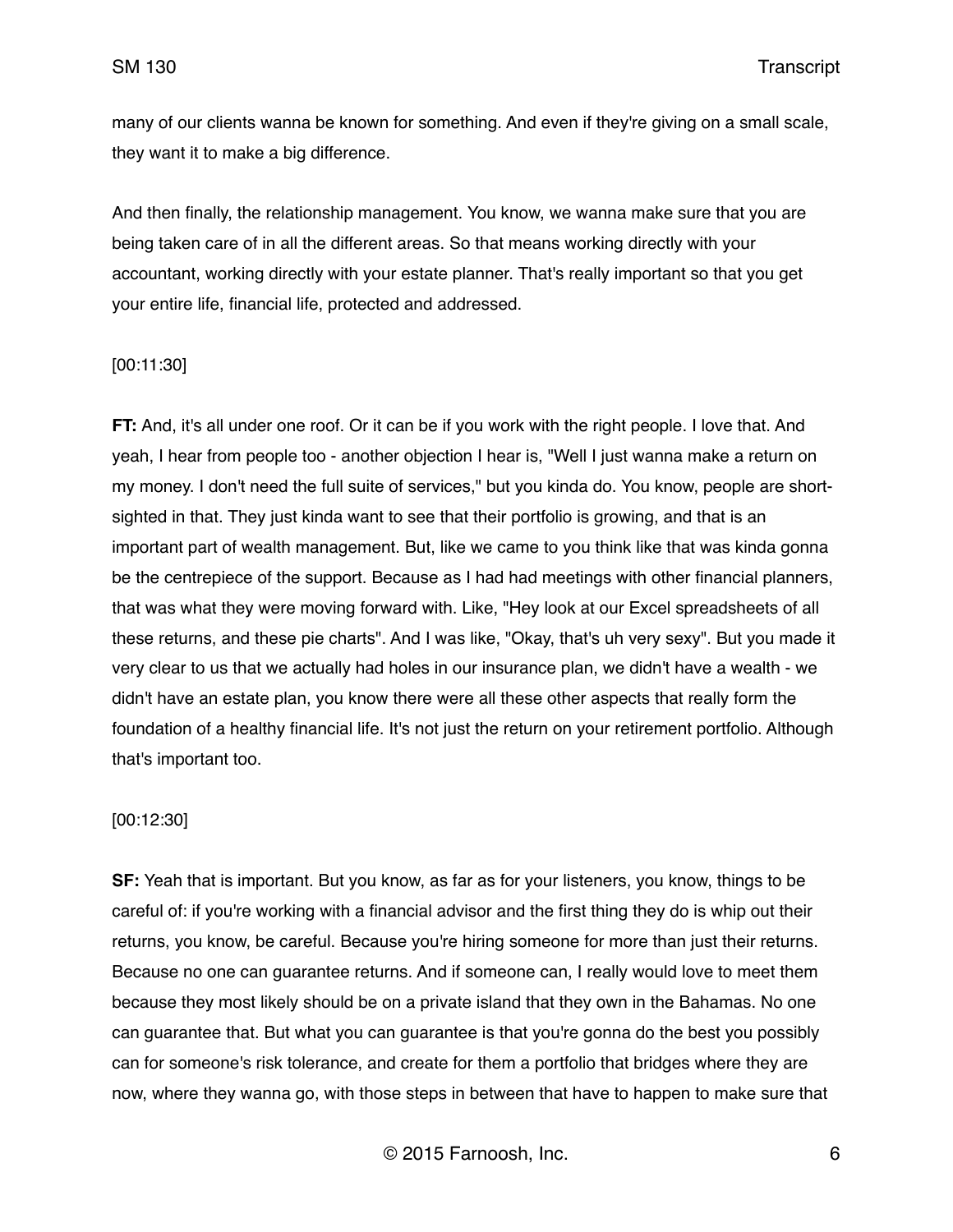they get to their goals. So that's important. And you know, there are some people that it is totally about returns, and for that they might be more robo-advisors. Again, that might be a good example of what they are looking for. But most individuals have more complex lives and it needs to be more than just, just that piece.

[00:13:44]

**FT**: What's your financial philosophy Stacy? One that guides your money management, but also maybe that you spread through your work as you help your clients?

## [00:13:53]

**SF:** Good question. Spend less than you make, and then also save automatically. My husband and I, we have a goal to try and save 20% of our pre-tax income. Now guess what? We're not there yet. Right now we're there at about 15%. And typically what we do, is that we make sure that we save automatically. So on a monthly basis, we do not even see our paychecks. Money goes into savings, and money goes into our bank account for the everyday spending. And what's important is that every time we get a raise, what we do Farnoosh, is we don't give ourselves a raise. We have that piece that goes then automatically upping our overall spending - or our overall savings. So it's a really easy way for us to slowly over time increase the percentage without really feeling it and having to change our standard of living.

#### [00:14:57]

**FT:** That's interesting cause you hear a lot about, keep an eye on - keep track of your savings. Like see it to believe it. But sometimes it helps to kind of know that it's happening, but don't get so obsessive about it and looking at it.

#### [00:15:10]

**SF:** Exactly. I try and forget about it in the sense that, of course I'm looking to see how we're doing and rebalancing, but what's more important, if you have a dollar amount you're trying to save on a monthly basis go ahead and make sure that you are automatically putting that into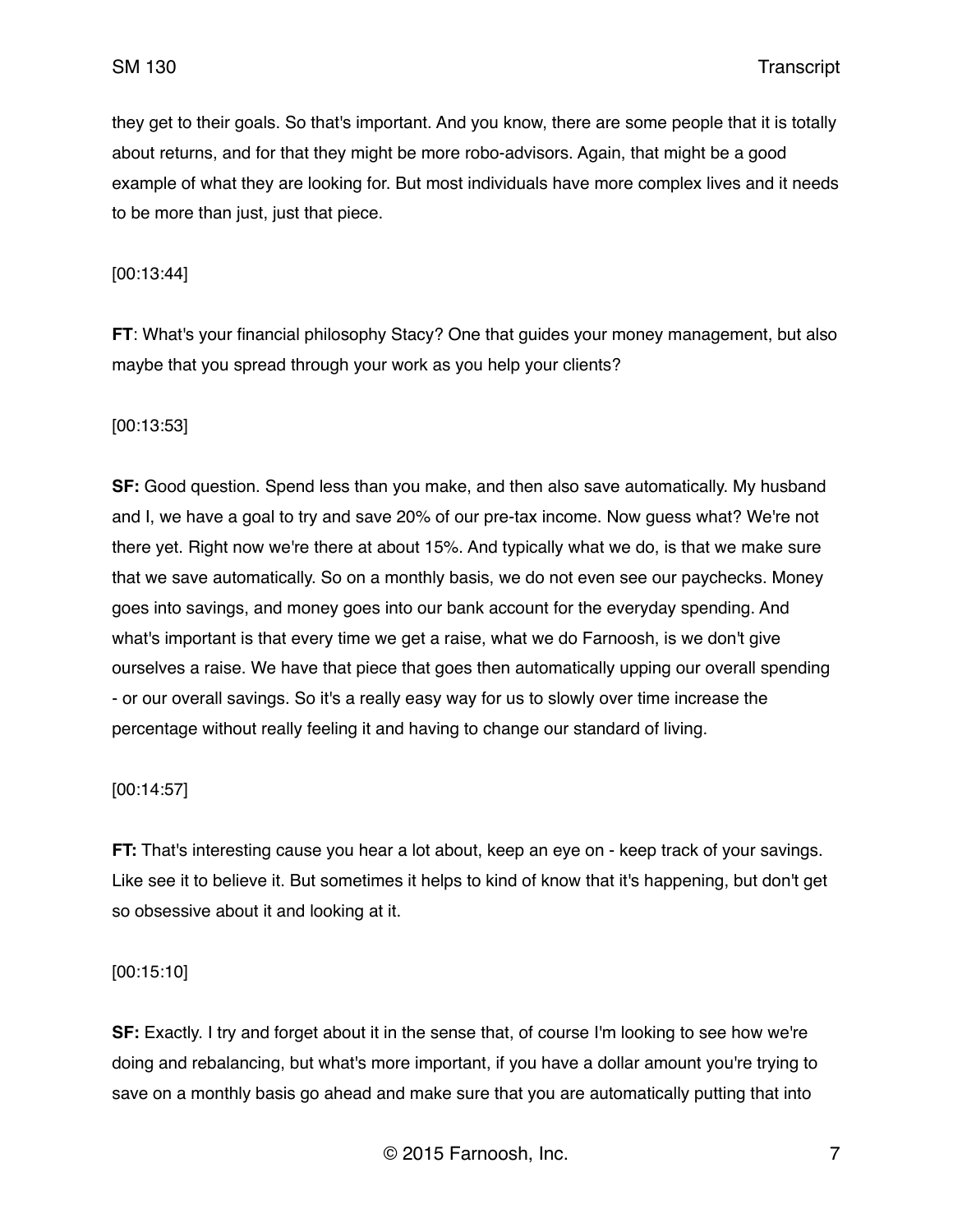your savings. And that way you feel less compelled to have to watch every single penny of what you spent on your Starbucks, and then what you spent on the croissant later in the day. I wish I had that capacity but I typically don't. And so knowing that I'm hitting my savings goals, it gives me more peace of mind to spend the money I do have in the way that suits our family and you know, what feels comfortable for us.

## [00:15:53]

**FT:** Have you ever had a financial failure Stacy? And I mean let's be honest, we've all experienced some. What would you say is your biggest?

# [00:16:01]

**SF:** You know, it's interesting. We definitely had a financial failure. And it's not something I talk about a lot. But I think it's a lesson that teaches us all that we need to be smart with our money. My husband and I bought a beautiful condo in 2006. It was pre-construction. And by 2008 when it was completely finished, his compensation had been cut in half. So what was an apartment Farnoosh, that we could completely totally afford was now a really big burden for us. And I will tell you that we made it, but it was extremely tough. And the big lesson I learned through that, through self-experience bless was 'live below your means'. And we continue to do that so that no matter what happens, we are living below our means so that we have a cushion to fall back on and the amount that we have to pay for the important things - there are things that you can't cut back on like mortgage, rent, things like that that we can really afford. And we actually made it so that we can afford it now, you know, essentially even if one of us were to lose our job.

# [00:17:19]

**FT:** Yeah absolutely. I mean, especially when it comes to housing, although this wasn't your primary home. But you know, that monthly payment, for most people that's the biggest paycheck - bill that they're paying every month. So if you can diminish that as much as possible I think that can directly correlate to more peace of mind.

[00:17:38]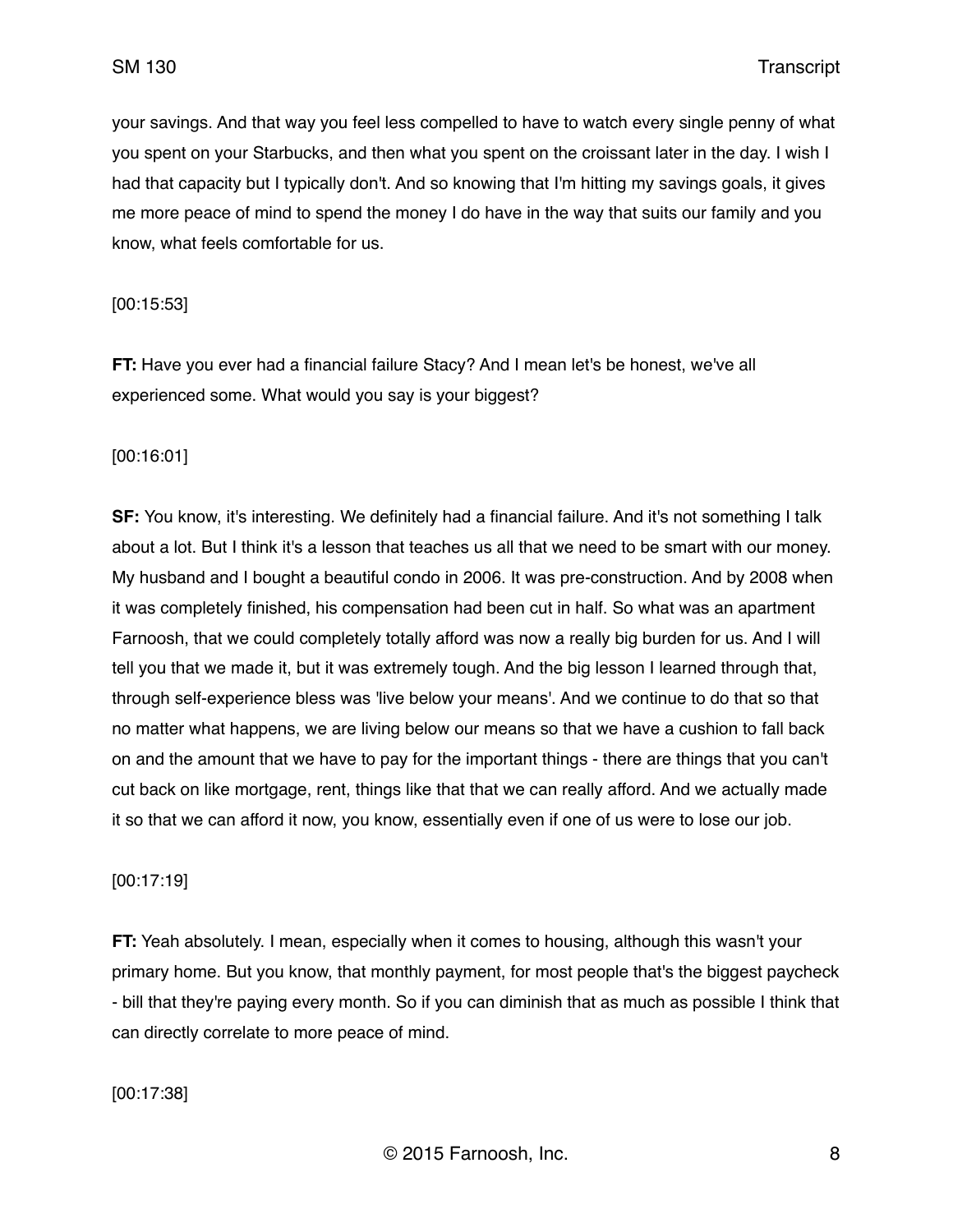# **SF:** Exactly, exactly.

[00:17:40]

**FT:** Okay, let's flip it. Your biggest So Money moment. A Stacy Francis success - financial success.

[00:17:47]

**SF:** You know, it's funny. I have to say I feel like it's right now. Today. Today is definitely my biggest success. My biggest So Money moment. When you first start a firm which was a little over 12 - well actually now almost 13 years ago - it was tough. I wasn't able to pay myself as much as I wanted. In fact, I mean this is embarrassing to say, but I paid my nanny more than I made. Which makes absolutely no sense. But I knew I was investing in myself, and I knew that I was investing in my future. And where I'm at today I feel amazing because I am compensated the way I truly deserve now.

I am so excited that not only do I get to do something that I absolutely adore and love, I feel like I'm making - I'm changing lives. I'm making a big difference. But I also get compensated in a way that I really truly deserve. And I just have to say for, you know, all the business owners out there - Hurrah! That you can do it, you can have a dream, you can go after it, and you can live a really rich and rewarding life. I am able to give my kids unbelievable opportunities - opportunities I never had growing up. You know, I'm not worried about money finally. I finally, you know, feel so comfortable and I'm so proud of where we're at. It's been a lot of hard work and a lot of following my own advice that we give to clients. But it's truly been wonderful. So actually, the big So Money moment is now.

[00:19:27]

**FT:** Yeah? Congratulations! Happy to be a part of the family as this is happening. I think what you say is so true in also the fact that you didn't pay yourself a big salary starting out. I don't think that's unusual, I think that was very savvy in fact. Although, you know, looking back maybe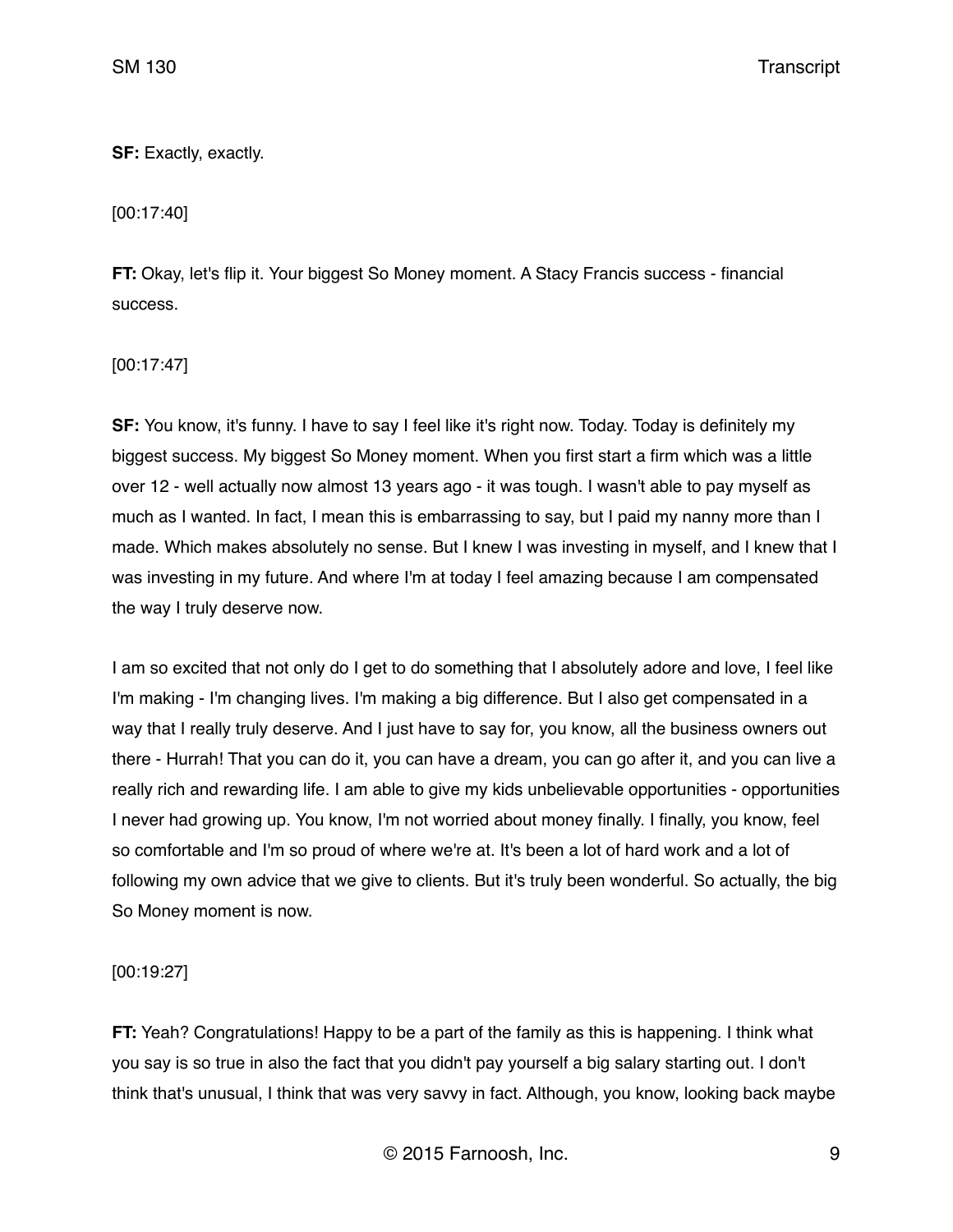it was hard times. But it was because of that tradeoff, right, that you were able to build a really successful business.

[00:19:52]

**SF:** Yep. Thank you. Thank you hun.

[00:19:55]

**FT:** Alright, habits Stacy. You teach your clients good habits all the time. What's one that you incorporate in your own financial life? It's conscious, it may not be daily, but it is conscious?

[00:20:05]

**SF:** You know, I realized that staying on top of the finances of our personal household, staying on top of the finances of Francis Financials, and then also the charity that I founded 12 years ago, "Savvy Ladies", that I wasn't able to be as on top of it as I wanted to. I mean, my gosh it took a ton of time. So I hired a really good bookkeeper. And once a week I get a report for my personal household - where I'm spending my money, what bills are due - I get a report on Francis Financial, as well as Savvy Ladies. And I study these reports to see everything as far as bills that need to be paid, income that's coming in, and how we're spending the money. And have found that it's really important for me because I need to account for every dollar. Whether it's, you know, running the charity, running the wealth management firm, or a personal household, it's really important for me to feel comfortable and sleep at night to know that I know where the money is going, and that I'm spending money wisely.

# [00:21:10]

**FT:** Yes. You know, it sounds like you really invest in the outsourcing which is not uncommon on my show. A lot of successful, busy people - men and women - they get the support they need. They're willing to put money where it's gonna pay them back in either time or piece of mind, and sometimes more money.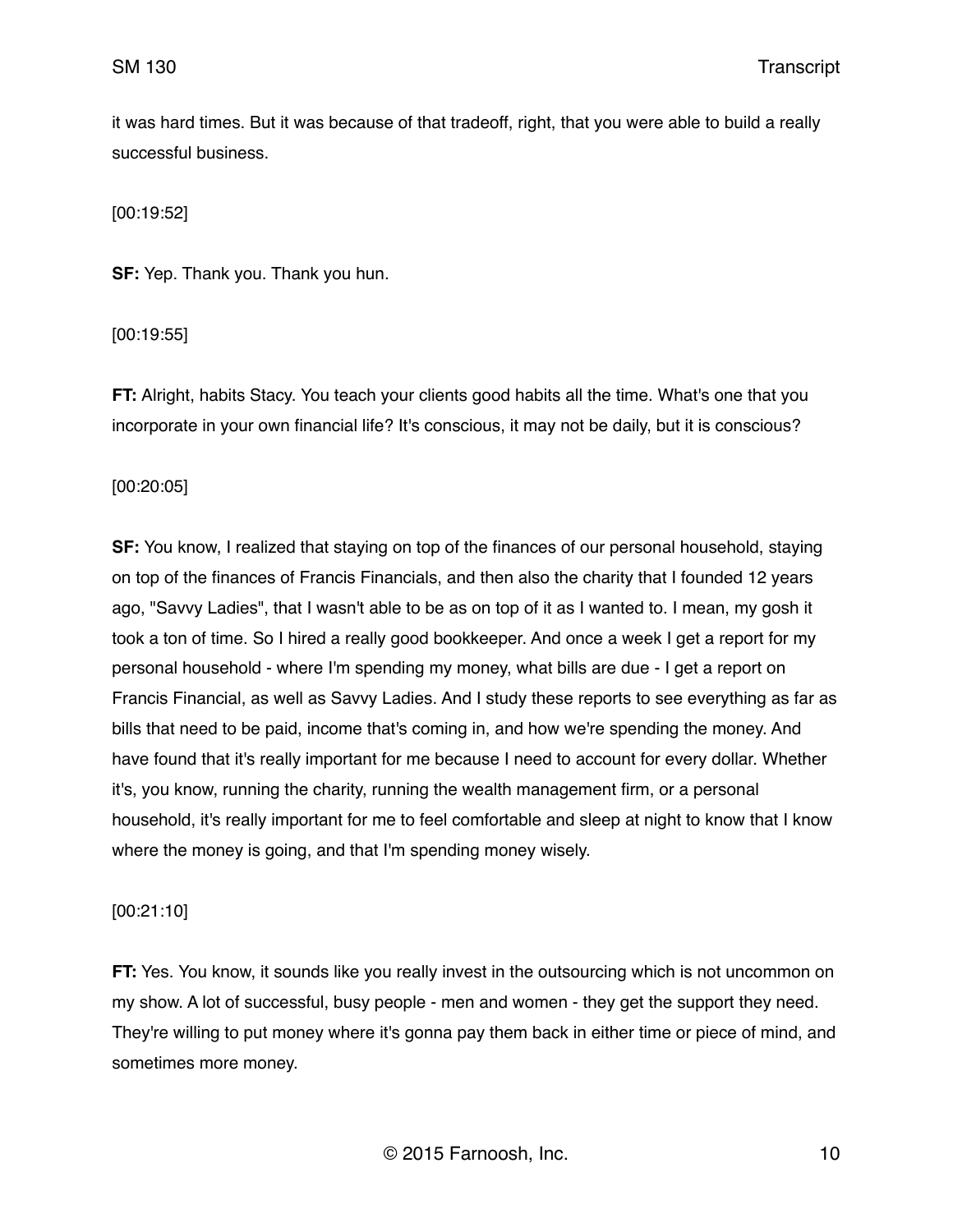[00:21:29]

# **SF:** Yeah, yeah. Exactly.

[00:21:30]

**FT:** Alright let's have you finish some sentences for us Stacy. It's my So Money Fill in the Blanks section. It's a chance to just be a little fun, laid back, don't over think this. If I won the lottery tomorrow, and I know you're not a fan of playing the lottery, but if I won it - let's just say \$100 million - the first thing I would do is \_\_\_\_.

[00:21:50]

**SF:** Put 50% away for uncle Sam! I hate having to pay taxes when it comes to the end of the year, April 15th. You know, April 15th is always kind of a tough day for everybody. But for me, the first thing I'd do before I even dream about what I'm gonna do with it, I'm gonna give it to uncle Sam so I can feel comfortable with the rest.

[00:22:11]

**FT:** That's a big chunk! I'm sure that you're gonna get a little bit of a refund hopefully.

[00:22:14]

**SF:** I better get a refund. I better get a refund. And I always feel better with that than having to pay.

[00:22:19]

**FT:** Yeah. The one thing that I spend my money on that makes my life easier or better is

[00:22:25]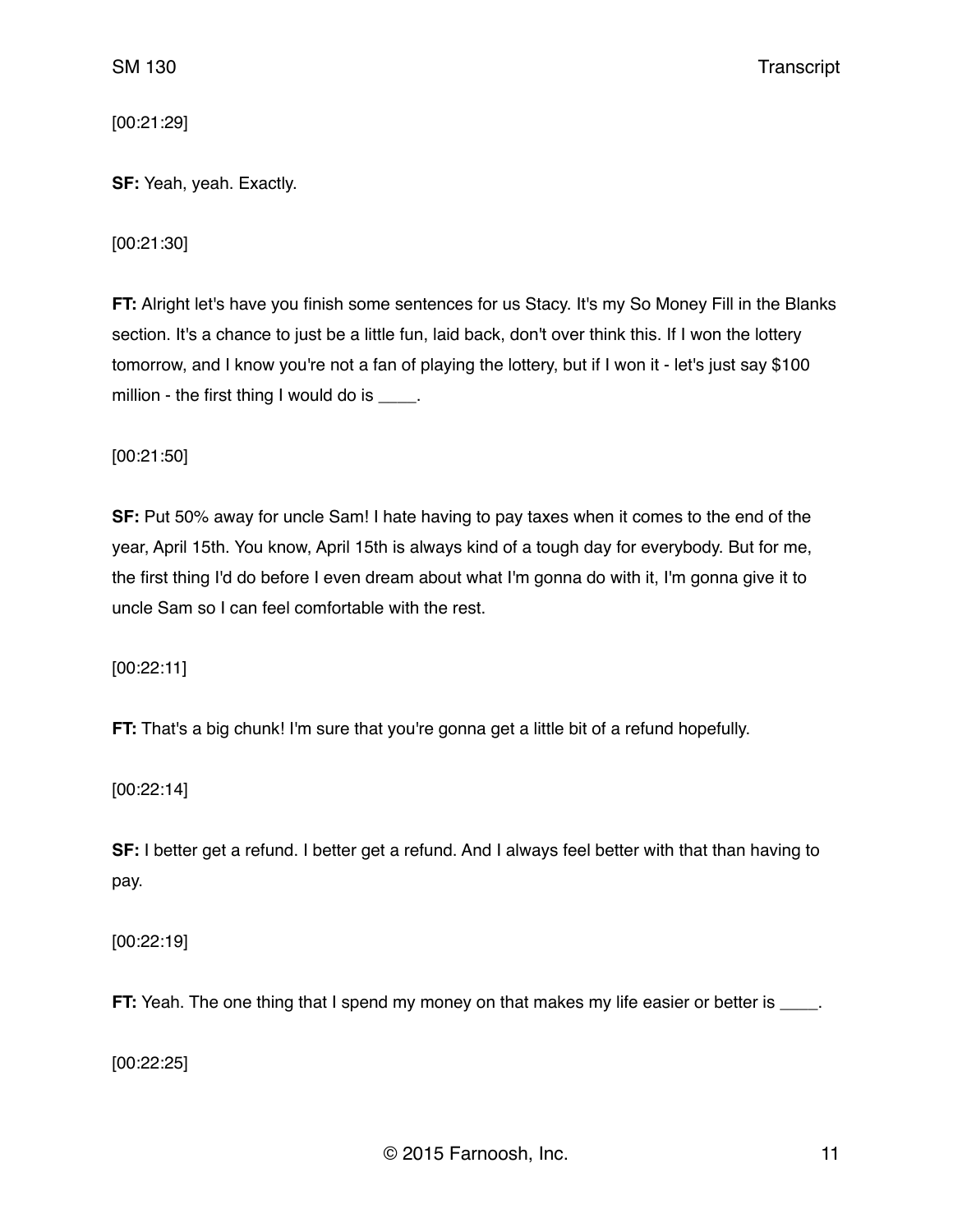**SF:** I have an amazing cleaner. And once a week she comes in on a Saturday morning, and I do it on purpose on a Saturday morning so I can enjoy the house being pristine for the weekend. Now in reality, unfortunately by 6 o'clock on Saturday night, my children have their toys all strewn across the house. But there are those precious few hours that are magical, where the house is clean and I feel like an amazing women.

[00:22:53]

**FT:** Oh my gosh, I know exactly what you're talking about. It's those minutes really for us, cause we have a 9, 10 month old. It's just like, "How does a little person create such havoc?" You know? Like, and we're pretty laid back. Although, I like a clean house, you know I let toys in the living room, but it's like, why is the chair upside down? You know like there's just something thing that - it's a, it's funny. I gotta take pictures of that because that's probably pretty funny. Well, my biggest guilty pleasure that I spend a lot of money on is  $\qquad \qquad$ .

[00:23:30]

**SF:** Zappos.

[00:23:33]

**FT:** [Laughs] Free shipping!

[00:23:35]

**SF:** It is and actually I was talking to a lovely women this morning saying, "I wish Zappos didn't have such quick delivery. You know, I wish that Zappos didn't have that quick return. I wish they didn't make it so easy!" Because they make it soo easy. So yeah, I actually typically don't have time to actually go into the store and go shopping. So Zappos is my biggest, biggest guilty pleasure.

[00:24:05]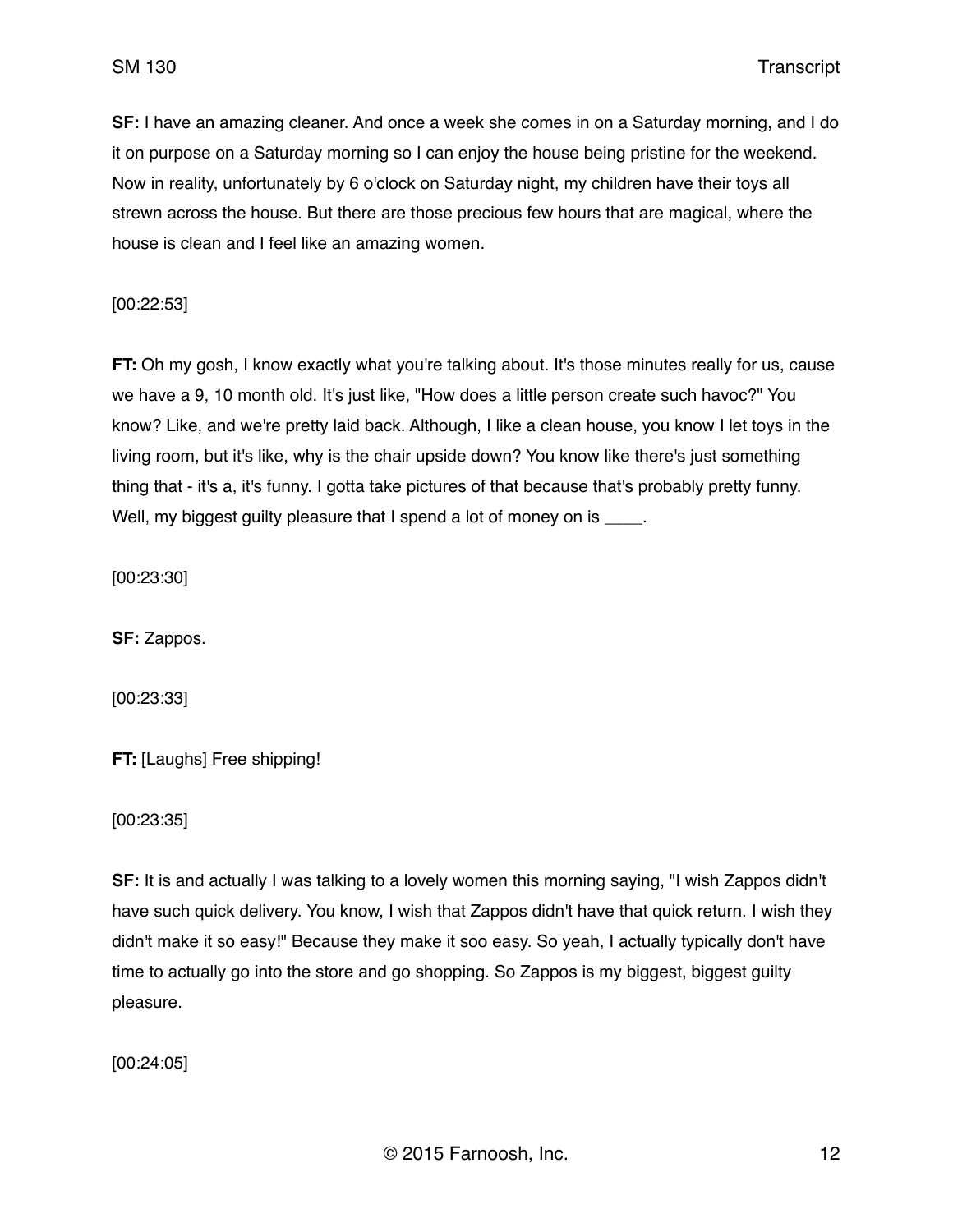SM 130 Transcript

**FT:** And don't you budge - I heard you once say that you have a budget for shoes?

## [00:24:08]

**SF:** I do. I have - I typically go shopping twice a year. Which I know sounds really crazy. But I have a budget and I get all of my suits from eBay, and they're typically designer - DKNY, Chanel - and then I get my shoes typically from Zappos because they're really easy to return. And it's really easy to stay within the budget, cause again I do it two times a year. Typically right now, which I just did my Zappos and my eBay right now. And then I'll do it again in the fall, and it's great because I can keep my clothes because they're such good quality, for a very long time. And it's really been wonderful. I feel great, and I don't feel like I'm shelling out an arm and a leg.

## [00:24:53]

**FT:** And I should say, because you've told me this too, I think is a great tip, you buy things sometimes that are not in your size, sometimes 2-3 sizes bigger, but then you invest in the tailoring. So sometimes you can get a deal, right? You get the deal on something that is not your size, you wish it was in your size, but it's okay. Buy it and then spend money on a tailor which is probably gonna be even cheaper than, you know, buying it still at retail. And that's something else that you do which I think is really savvy.

# [00:25:20]

**SF:** Yep it's been great. And I'll by a designer suit that's not in my size and have it tailored. And what's nice is it's tailored exactly to your body. And if something fits you well, you look like a million bucks.

[00:25:30]

**FT:** Yes. Alright, one thing I wish I had known about money growing up is  $\blacksquare$ .

[00:25:36]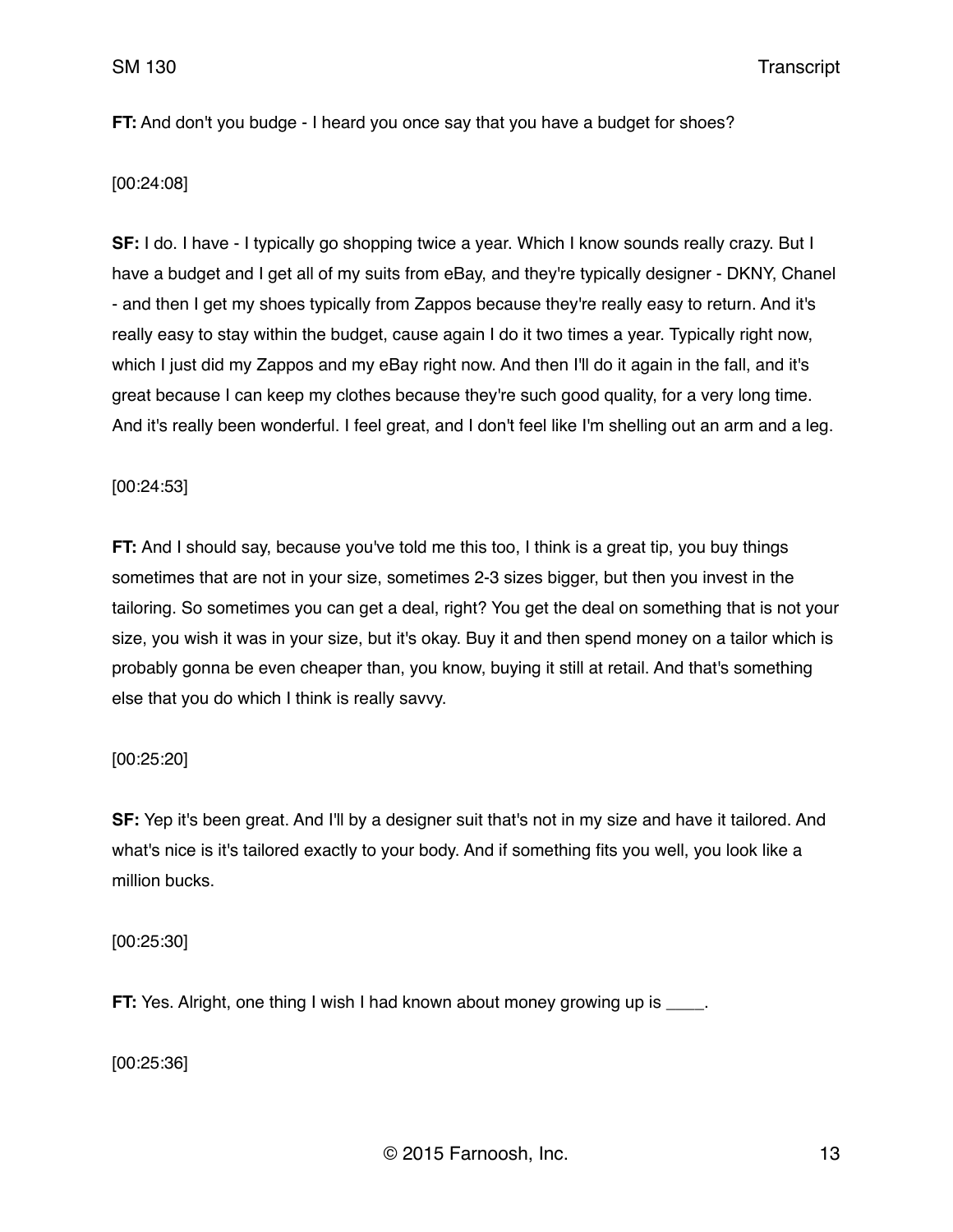**SF:** Boy I wish I had known much more about money growing up. You know, I would say is that it's not scary. Money, numbers, math, I don't know if any other listeners feel this way too, but funny enough, I was the girl that never raised my hand in math and here I am owning a financial planning firm. I never thought in a million years that I would be where I'm at. And I realized that the more you learn about money, the more you become empowered. And the more you crave knowing about it because it's not scary. If anything, it's one of the best things you can do to make yourself feel better about yourself, and better about your overall situation.

# [00:26:22]

**FT:** Yeah. Someone was asking me today, "Is there a correlation between saving money and being mentally healthy?" And I said, "Yes!" You know, I mean there's absolutely a correlation. I talk to people all the time who have struggled with a fear of scarcity, or just you know, depression even. And a lot of times the common denominator is a lack of money in their life, or an inability to manage it well.

[00:26:48]

**SF:** Yeah.

[00:26:49]

**FT:** When I donate money I like to give to because  $\qquad$ .

[00:26:53]

**SF:** I give to Savvy Ladies, and that is a charity that is my entire life. My entire life. I started the charity 12 years ago to empower women through financial education. I started in honor of my grandmother. And she was a very special women who unfortunately did not feel empowered about money. And so she stayed in an awful, awful abusive marriage her whole life, and it was because of money. And so for me, I've given more money than I ever thought I could really afford to the charity, but it's something that is so important to me. Because, I just, I don't want other women to not have the options that they deserve. And part of that is financial security,